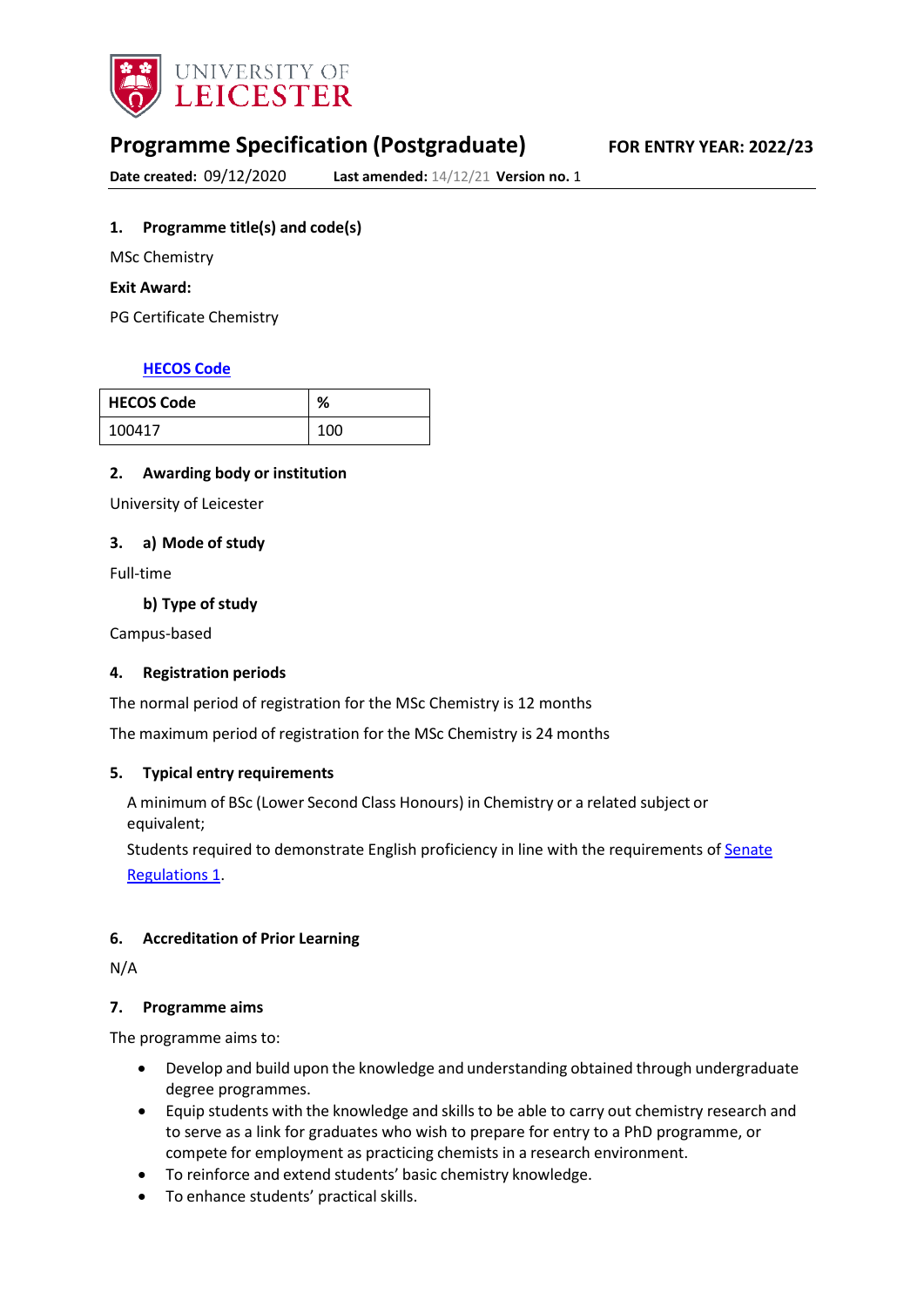- To teach students to plan a series of experiments to achieve specific objectives.
- To stimulate intellectual development, develop powers of critical analysis and ability to solve problems.
- To encourage students to reflect on their own strengths and weaknesses, and to provide them with opportunities to enhance transferable skills, particularly written and oral communication skills, IT and information handling, retrieval and manipulation skills, including databases and on-line resources.
- To equip students with the knowledge and generic skills for carrying out original research.
- To train students in chemical research methodology through planning and carrying out an extended research project.

## **8. Reference points used to inform the programme specification**

- QAA Master's Degree [Characteristics](https://www.qaa.ac.uk/docs/qaa/quality-code/master%27s-degree-characteristics-statement.pdf?sfvrsn=6ca2f981_10) (2015)
- QAA Benchmarking Statement UK Quality Code for Higher Education
- [University](https://www2.le.ac.uk/offices/sas2/quality/learnteach) Learning Strategy
- [University Assessment Strategy](https://www2.le.ac.uk/offices/sas2/quality/learnteach)
- University of Leicester Periodic Developmental Review Report
- External Examiners' reports (annual)
- United Nations Education for Sustainable Development Goals
- Student Destinations Data

## **9. Programme Outcomes**

Unless otherwise stated, programme outcomes apply to all awards specified in [1.](#page-0-0) Programme title(s).

## **Discipline specific knowledge and competencies**

| <b>Intended Learning</b><br><b>Outcomes</b>                                                                                                                                                                 | <b>Teaching and Learning Methods</b>                                                         | <b>How Demonstrated?</b>             |
|-------------------------------------------------------------------------------------------------------------------------------------------------------------------------------------------------------------|----------------------------------------------------------------------------------------------|--------------------------------------|
| Memorization and<br>understanding of relevant<br>chemistry theory including<br>either synthesis or<br>characterisation methods in<br>organic chemistry or<br>condensed and gas phase<br>physical chemistry. | Lectures, independent work<br>(group), specified reading,<br>workshops.                      | Written exams, Marked<br>assignments |
| Advanced knowledge of<br>specialist areas of<br>chemistry research and<br>innovation.                                                                                                                       | Theory module lectures,<br>independent work (group),<br>specified reading, and<br>workshops. | Written exams, Marked<br>assignments |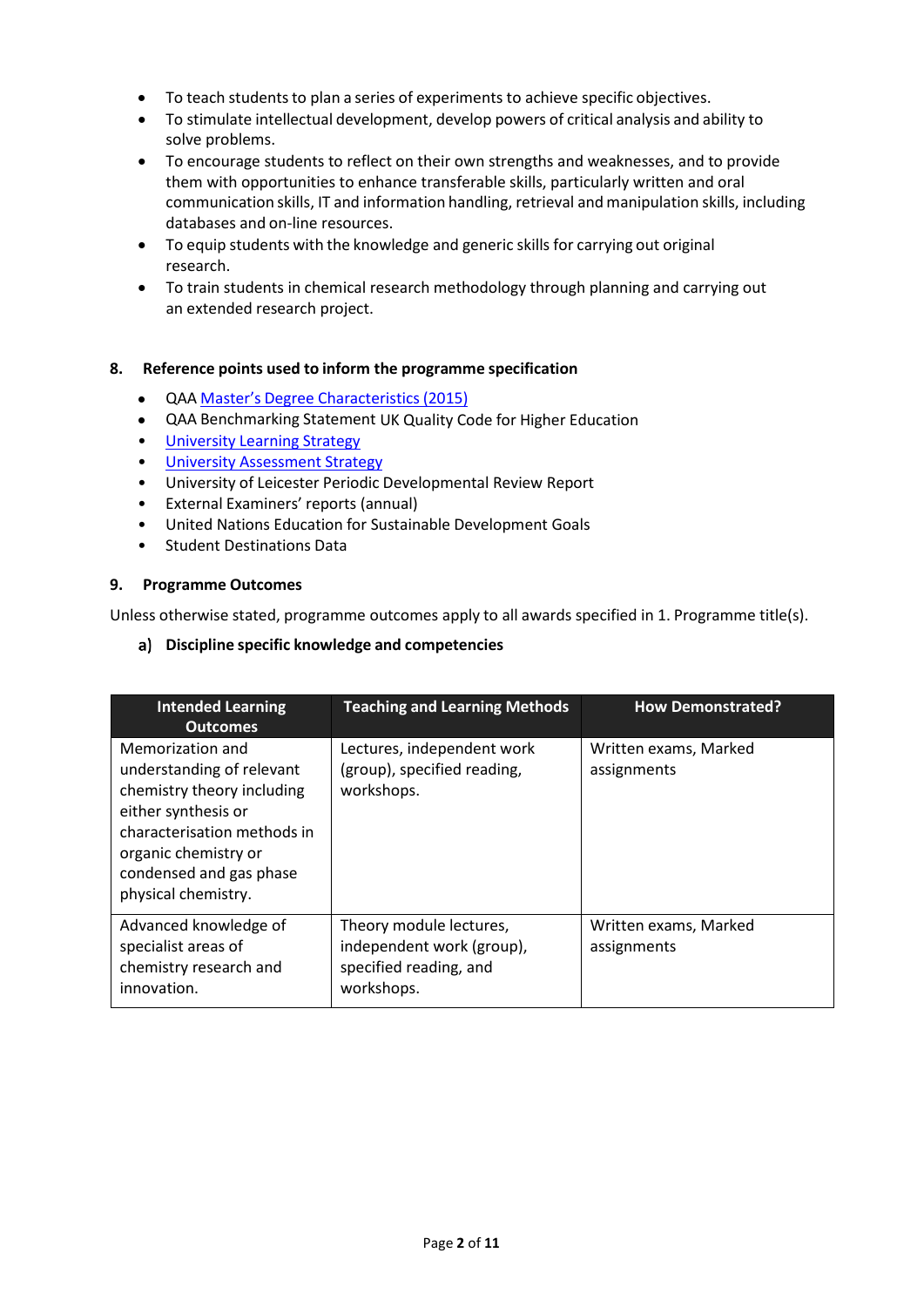ii) Concepts

| <b>Intended Learning</b><br><b>Outcomes</b>                                                                                                               | <b>Teaching and Learning Methods</b>                                                         | <b>How Demonstrated?</b>             |
|-----------------------------------------------------------------------------------------------------------------------------------------------------------|----------------------------------------------------------------------------------------------|--------------------------------------|
| Enhanced grasp of the<br>principles of synthesis,<br>characterization and physical<br>chemistry.                                                          | Lectures, laboratory training,<br>independent work (group),<br>specified reading, workshops. | Written exams, Marked<br>assignments |
| An ability to apply chemical<br>concepts in new situations<br>e.g. ability to predict physical<br>and chemical properties by<br>comparison with analogues | Lectures, laboratory training,<br>independent work (group),<br>specified reading, workshops. | Written exams, Marked<br>assignments |

iii) Techniques

| <b>Intended Learning</b><br><b>Outcomes</b>                                   | <b>Teaching and Learning Methods</b> | <b>How Demonstrated?</b>                                           |
|-------------------------------------------------------------------------------|--------------------------------------|--------------------------------------------------------------------|
| Practical demonstration of<br>experimental method.                            | Supervised laboratory work           | Laboratory samples, associated<br>data, lab-notebooks and reports. |
| Professional use of standard<br>equipment, knowledge of<br>safety procedures. | Supervised laboratory work           | Laboratory samples, associated<br>data, lab-notebooks and reports. |
| Mastery of research                                                           | Research Project                     | Research project outline,<br>dissertation                          |

iv) Critical analysis

| <b>Intended Learning</b><br><b>Outcomes</b> | <b>Teaching and Learning Methods</b> | <b>How Demonstrated?</b>     |
|---------------------------------------------|--------------------------------------|------------------------------|
| Critical analysis of chemical               | Supervised laboratory work           | Laboratory notebooks and     |
| information and summarise                   | Group work                           | reports                      |
| key findings of scientific                  | Reading primary research             | Group presentations          |
| papers. Abstract writing.                   | literature, research project         | Extended essay; dissertation |

v) Presentation

| <b>Intended Learning</b><br><b>Outcomes</b>                       | <b>Teaching and Learning Methods</b>                                                                                                             | <b>How Demonstrated?</b>                                                               |
|-------------------------------------------------------------------|--------------------------------------------------------------------------------------------------------------------------------------------------|----------------------------------------------------------------------------------------|
| Presentation of chemical<br>information in appropriate<br>formats | Instruction on use of appropriate<br>software<br>Group work<br>Project supervision<br>Contributing member at research<br>group teaching sessions | Laboratory notebooks<br>Project reports<br>Group presentations<br>Project presentation |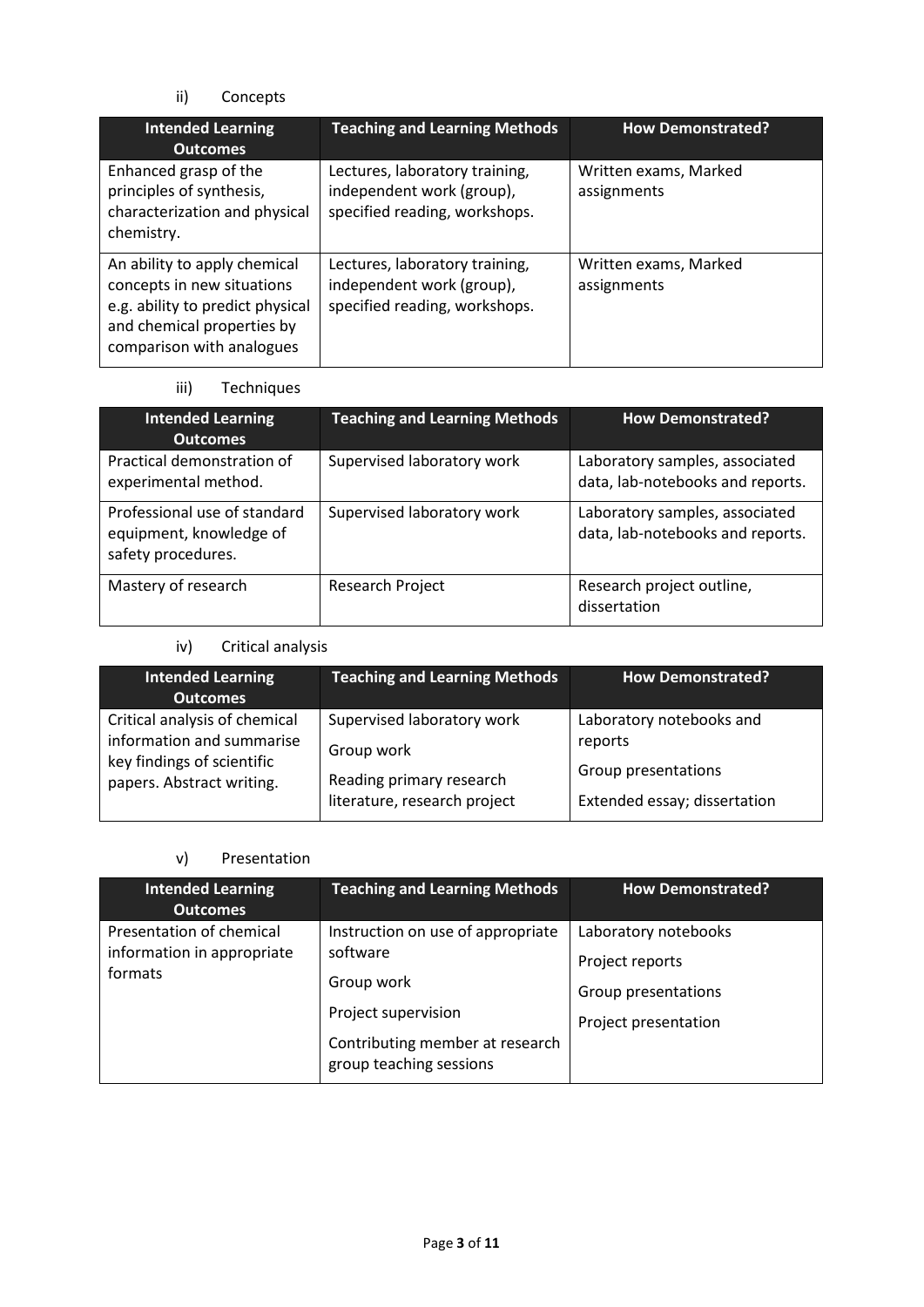| <b>Intended Learning</b><br><b>Outcomes</b>                                                                                                     | <b>Teaching and Learning Methods</b>                                                                                                             | <b>How Demonstrated?</b>                                       |
|-------------------------------------------------------------------------------------------------------------------------------------------------|--------------------------------------------------------------------------------------------------------------------------------------------------|----------------------------------------------------------------|
| Distinguish between relevant<br>and irrelevant material<br>depending on the context<br>e.g. for an oral presentation<br>or for a written report | Instruction on use of appropriate<br>software<br>Group work<br>Project supervision<br>Contributing member at research<br>group teaching sessions | Project reports<br>Group presentations<br>Project presentation |
| Participation in scientific<br>discussion.                                                                                                      | Instruction on use of appropriate<br>software<br>Group work<br>Project supervision<br>Contributing member at research<br>group teaching sessions | Group presentations                                            |
| Give presentations and<br>present posters                                                                                                       | Instruction on use of appropriate<br>software<br>Group work<br>Project supervision<br>Contributing member at research<br>group teaching sessions | Group presentations<br>Project presentation                    |

vi) Appraisal of evidence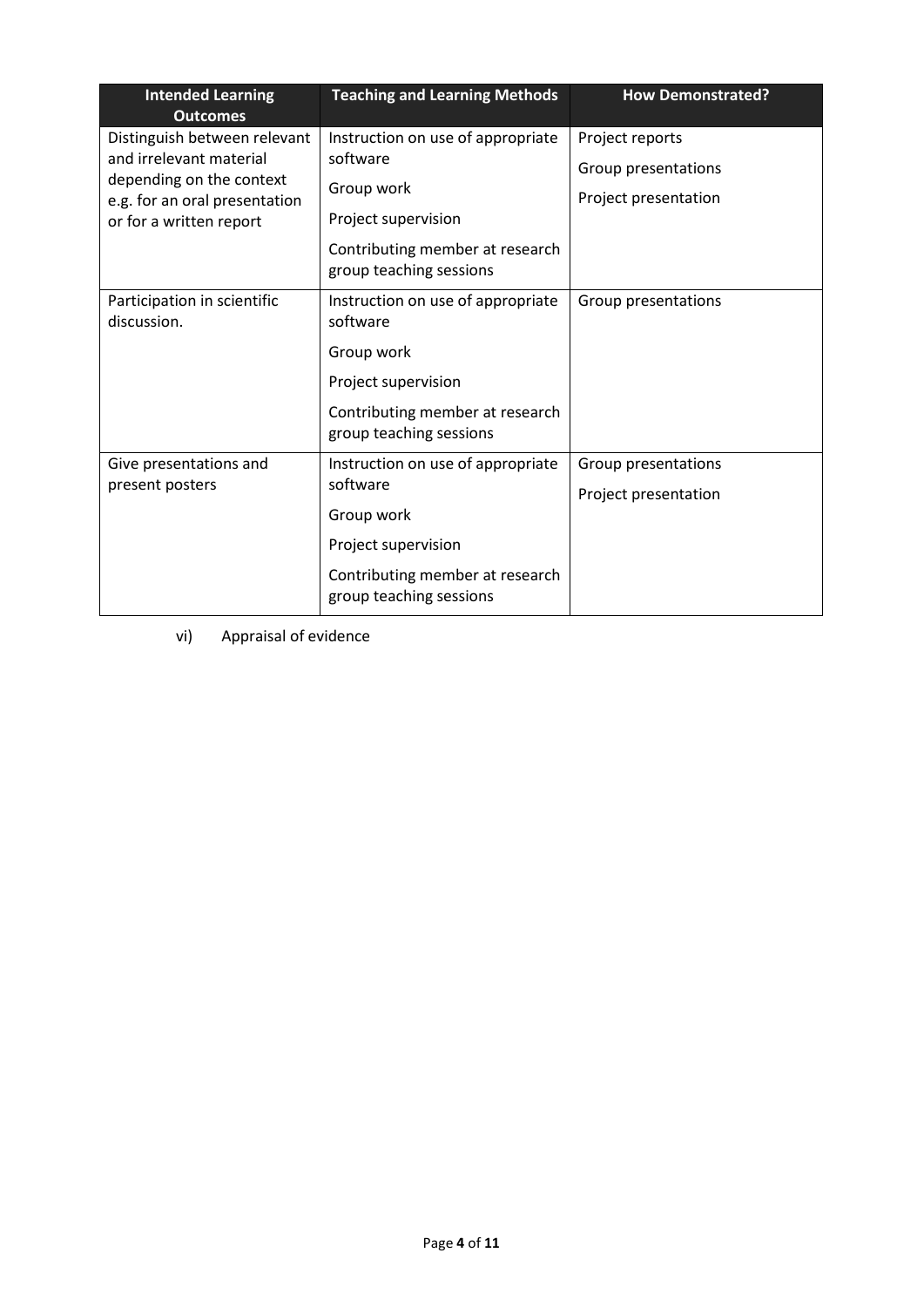| <b>Intended Learning</b><br><b>Outcomes</b>                                                                      | <b>Teaching and Learning Methods</b>                                               | <b>How Demonstrated?</b>                                                                                                                                          |
|------------------------------------------------------------------------------------------------------------------|------------------------------------------------------------------------------------|-------------------------------------------------------------------------------------------------------------------------------------------------------------------|
| Understand scientific<br>reasoning and hence plan an<br>investigation using<br>appropriate methods               | Supervised group mini-projects.<br>Workshop/group exercises<br>Project supervision | Laboratory samples, associated<br>data, lab notebooks and reports.<br>Research outline<br>Assessed work (oral and written<br>presentation)<br><b>Dissertation</b> |
| Be able to evaluate different<br>sources of information                                                          | Supervised group mini-projects.<br>Workshop/group exercises<br>Project supervision | Laboratory samples, associated<br>data, lab notebooks and reports.<br>Research outline<br>Assessed work (oral and written<br>presentation)<br><b>Dissertation</b> |
| Recognise that more than<br>one solution may be possible<br>to a problem and may<br>depend on the data available | Supervised group mini-projects.<br>Workshop/group exercises<br>Project supervision | Laboratory samples, associated<br>data, lab notebooks and reports.<br>Research outline<br>Assessed work (oral and written<br>presentation)<br>Dissertation        |

# **Transferable skills**

| Research skills                            |                                      |                           |
|--------------------------------------------|--------------------------------------|---------------------------|
| <b>Intended Learning</b>                   | <b>Teaching and Learning Methods</b> | <b>How Demonstrated?</b>  |
| <b>Outcomes</b>                            |                                      |                           |
| On successful completion of                | Workshops (problem solving)          | Written exams, coursework |
| the programme students will<br>be able to: | Laboratory data analysis             | Library exercises         |
|                                            | Use of online databases              | <b>Essay writing</b>      |
|                                            | Contributing member at research      | Project reports           |
|                                            | group teaching sessions              | Laboratory assessment     |
|                                            | Project supervision                  | <b>Dissertation</b>       |

# ii) Communication skills

| <b>Intended Learning</b><br><b>Outcomes</b>                                 | <b>Teaching and Learning Methods</b>                        | <b>How Demonstrated?</b>                       |
|-----------------------------------------------------------------------------|-------------------------------------------------------------|------------------------------------------------|
| Response to questioning                                                     | Workshops                                                   | Oral assessment (vivas)                        |
| Ability to deliver an oral<br>presentation using<br>appropriate visual aids | Lecture advice from project<br>supervisor use of PowerPoint | Oral presentations for modules<br>and projects |
| Laboratory notebook                                                         | Contributing member at research<br>group teaching sessions  | Assessed lab-notebook                          |
| Report writing, conforming<br>to standard chemical<br>conventions.          | Writing workshops                                           | Project reports, Dissertation                  |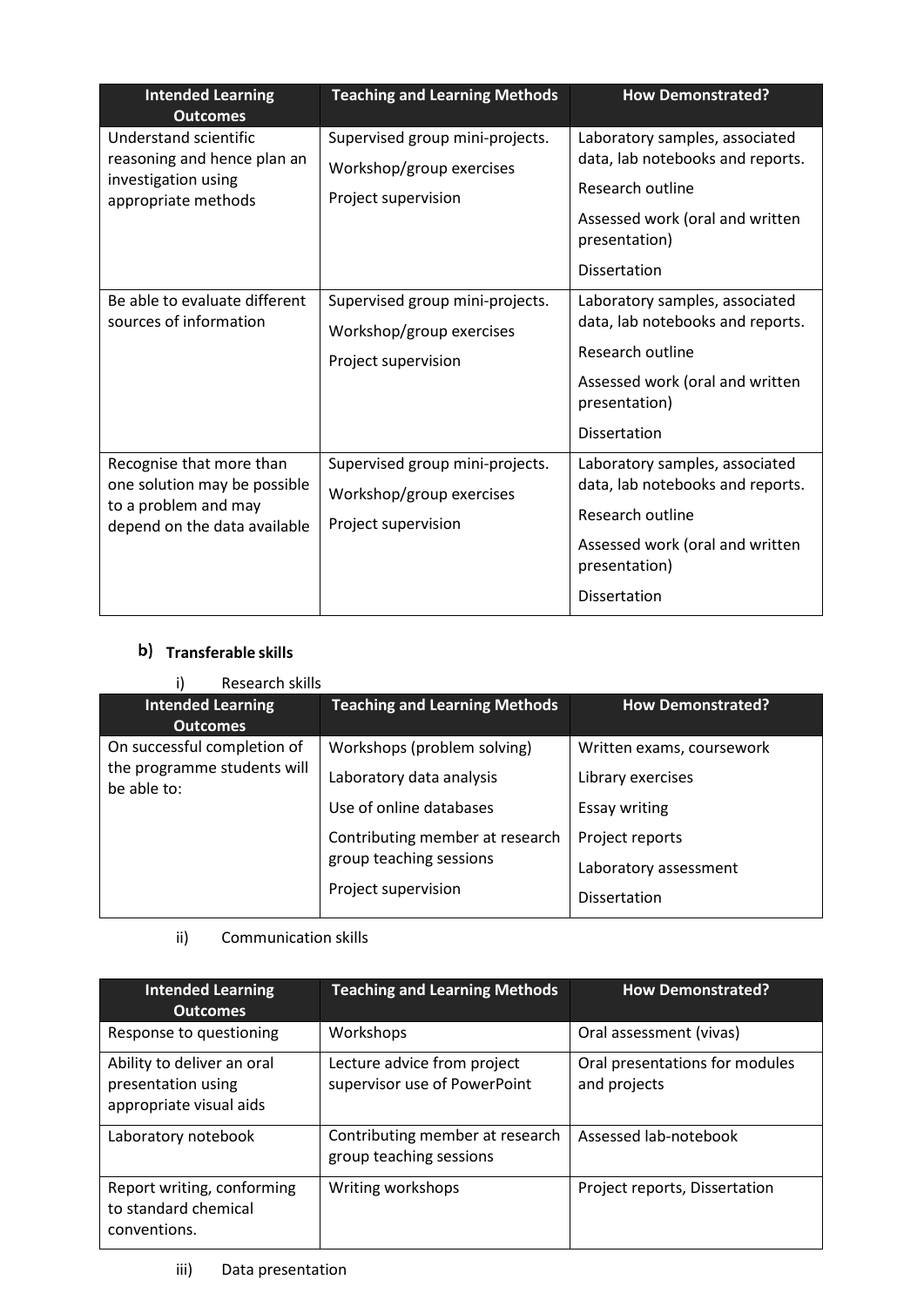| <b>Intended Learning</b><br><b>Outcomes</b>                                                    | <b>Teaching and Learning Methods</b>                                                                            | <b>How Demonstrated?</b>                                                                      |
|------------------------------------------------------------------------------------------------|-----------------------------------------------------------------------------------------------------------------|-----------------------------------------------------------------------------------------------|
| Ability to present chemical<br>information clearly and<br>effectively in appropriate<br>format | Research methods lectures and<br>exercises, use of Chemical<br>Software, e.g. drawing or<br>molecular modelling | Lab reports, assessed problems,<br>project reports, oral<br>presentations. Dissertation (MSc) |

iv) Information technology

| <b>Intended Learning</b><br><b>Outcomes</b>                                                                                    | <b>Teaching and Learning Methods</b>                                     | <b>How Demonstrated?</b>                                                                         |
|--------------------------------------------------------------------------------------------------------------------------------|--------------------------------------------------------------------------|--------------------------------------------------------------------------------------------------|
| Use of spreadsheets, word<br>processing, presentation<br>software, data management,<br>project specific (chemical)<br>software | Laboratory data analysis.<br>Group working.<br>Project supervision (MSc) | Lab reports, assessed problems,<br>project reports, oral<br>presentations.<br>Dissertation (MSc) |

v) Problem solving

| <b>Intended Learning</b><br><b>Outcomes</b> | <b>Teaching and Learning Methods</b>                                   | <b>How Demonstrated?</b>                                                       |
|---------------------------------------------|------------------------------------------------------------------------|--------------------------------------------------------------------------------|
| Ability to solve chemical<br>problems.      | Lectures, laboratory data<br>analysis, group work.<br>Research project | Written exams, coursework.<br>Library exercises.<br>Group assessments/reports. |

# vi) Working relationships

| <b>Intended Learning</b><br><b>Outcomes</b>                                                                                                  | <b>Teaching and Learning Methods</b>                                                                          | <b>How Demonstrated?</b>                           |
|----------------------------------------------------------------------------------------------------------------------------------------------|---------------------------------------------------------------------------------------------------------------|----------------------------------------------------|
| Knowing how and when to<br>Group problem solving<br>draw on the knowledge &<br>Negotiating duties for group<br>expertise of others<br>tasks. |                                                                                                               | Group assessment (outcomes and<br>peer assessment) |
|                                                                                                                                              | Working in shared research<br><b>laboratories</b>                                                             |                                                    |
| Recognition of strengths and<br>weaknesses of self and<br>others, using this to promote<br>group learning.                                   | Group problem solving<br>Negotiating duties for group<br>tasks.<br>Working in shared research<br>laboratories | Group assessment (outcomes and<br>peer assessment) |

# vii) Managing learning

| <b>Intended Learning</b><br><b>Outcomes</b>               | <b>Teaching and Learning Methods</b> | <b>How Demonstrated?</b>                      |
|-----------------------------------------------------------|--------------------------------------|-----------------------------------------------|
| Ability to manage, reflect on<br>and develop own learning | Done via progress files.             | Progress file will be discussed<br>with tutor |
| Time management                                           | Lab-work and projects                | Meeting deadlines, project<br>assessment      |

## viii) Career management

| Intended Learning<br><b>Outcomes</b> | <b>Teaching and Learning Methods</b> | <b>How Demonstrated?</b> |
|--------------------------------------|--------------------------------------|--------------------------|
| Ability to prepare a CV              | Lecture                              | CV assessment            |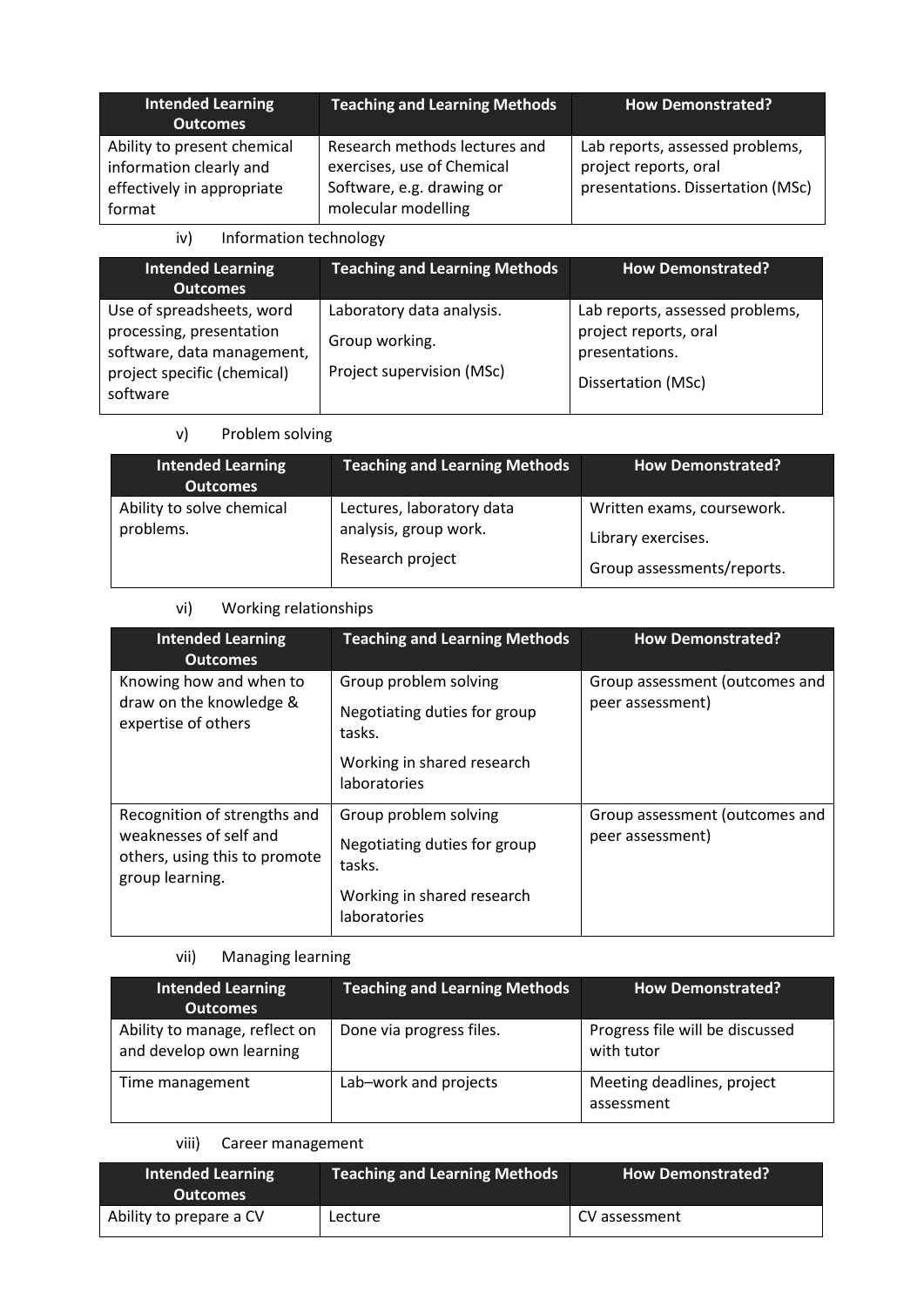| <b>Intended Learning</b><br><b>Outcomes</b>                     | <b>Teaching and Learning Methods</b> | <b>How Demonstrated?</b>  |
|-----------------------------------------------------------------|--------------------------------------|---------------------------|
| Knowledge of how to find<br>and apply for research<br>positions | Lecture, Careers event               | Meeting with course tutor |

## **10. Special features**

CH7361 will integrate some elements of the undergraduate CH3271 Advanced Chemistry Practical modules but will also include some bespoke teaching and assessment elements to ensure it is aligned with the appropriate level 7 outcomes.

All theory modules will be co-taught with the identical MChem Level 4 modules indicated in parenthesis.

Students will be supported in choosing theory modules such that their chosen combination is (1) tailored to their interests/needs and; (2) will complement the research theme under which they wish to conduct their research project. In advance of Semester 1 students will be provided with an information pack to help inform their choice. This will contain module descriptions, a summary of active research within the School of Chemistry's four research themes, and indicative module combinations that best compliment those themes (see table below). Prior to registration, students will be asked to submit their preliminary module choices and desired research project theme to the Programme Director. This will enable the School to ensure students make appropriate choices and will assist with forward planning. Subsequently, all students will be offered a consultancy meeting with the MSc Programme Director to discuss their options and help arrive at the best module choices for them. In a situation where unorthodox module choices are proposed, the Programme Director will actively seek to discuss these with the student.

## **11. Indicators of programme quality**

Quality management will be overseen by the School of Chemistry Teaching and Learning Committee.

Also; External Examiners' reports; Departmental review; Student feedback; completion metrics

## **12. Criteria for award and classification**

This programme follows the standard scheme of taught postgraduate award and classification set out i[n Senate Regulations](http://www.le.ac.uk/senate-regulations) – see the version of *Senate Regulation 6 governing taught postgraduate programmes of study* relevant to year of entry.

## **13. Progression points**

As defined i[n Senate Regulations](http://www.le.ac.uk/senate-regulation6) - refer to the version of *Senate Regulation 6 governing taught postgraduate programmes of study* relevant to year of entry.

The following additional progression requirements for this programme have been approved: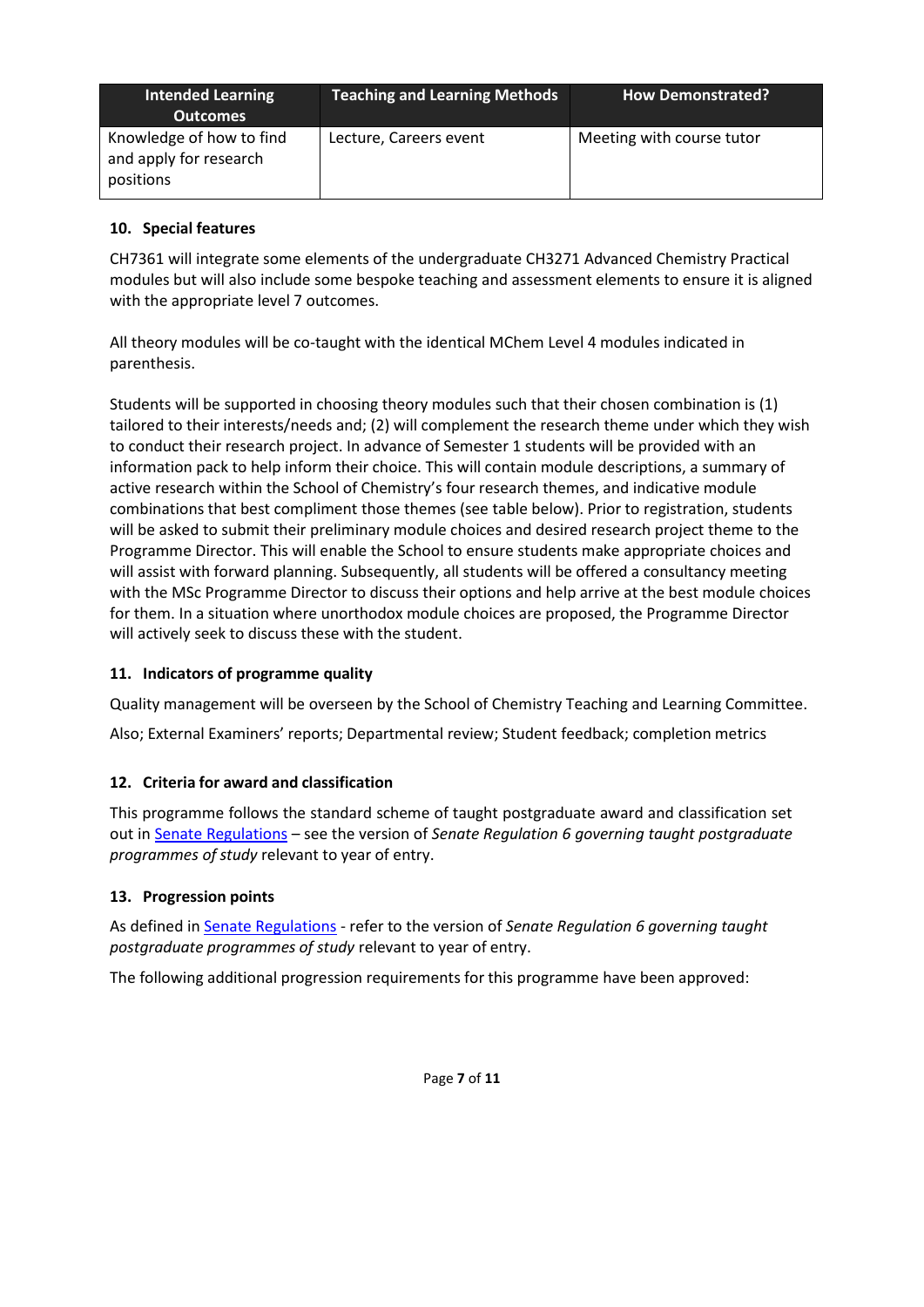- Progression Board 1 (February): CH7360 (15, skills) and CH7361 (30, practical) are assessed in Semester 1. Any student failing to meet the progression criteria will be invited to resit assessments for CH7360 (coursework-based). There is no reassessment option for CH7361. Students who do not meet progression criteria following reassessment will be withdrawn from their research project and considered at an extraordinary Board. The extraordinary Board will recommend termination of their course in the following scenarios:
	- i. Fail a single module, CH7360 or CH7361, at Grade F.
	- ii. Fail CH7360 and CH7361 at Grade D.
- Progression Board 2 (June): The board will consider the theory elements (45) which are assessed in the Semester 2 Exam period, and any CH7360 reassessments Because in most circumstances no more than 45 credits are under consideration, any student with failed credits will continue their research projects and be invited to resit assessments.
- Award Board (September): The Board will apply the Award Classifications as set out in Senate Regulation 6 to determine the outcome of individual awards (MSc or PG Cert)
- Additional Board (ad hoc): An additional Award Board will be organised to consider students who are granted extensions to their research projects due to mitigating circumstances.

In cases where a student has failed to meet a requirement to progress he or she will be required to withdraw from the course and a recommendation will be made to the Board of Examiners for an intermediate/exit award where appropriate.

## **14. Rules relating to re-sits or re-submissions**

As defined i[n Senate Regulations](http://www.le.ac.uk/senate-regulation6) - refer to the version of *Senate Regulation 6 governing taught postgraduate programmes of study* relevant to year of entry.

## **15. External Examiners reports**

The details of the External Examiner(s) for this programme and the most recent External Examiners' reports for this programme can be found at [exampapers@Leicester](https://exampapers.le.ac.uk/) [log-in required]

## **16. Additional features** (e.g. timetable for admissions)

N/A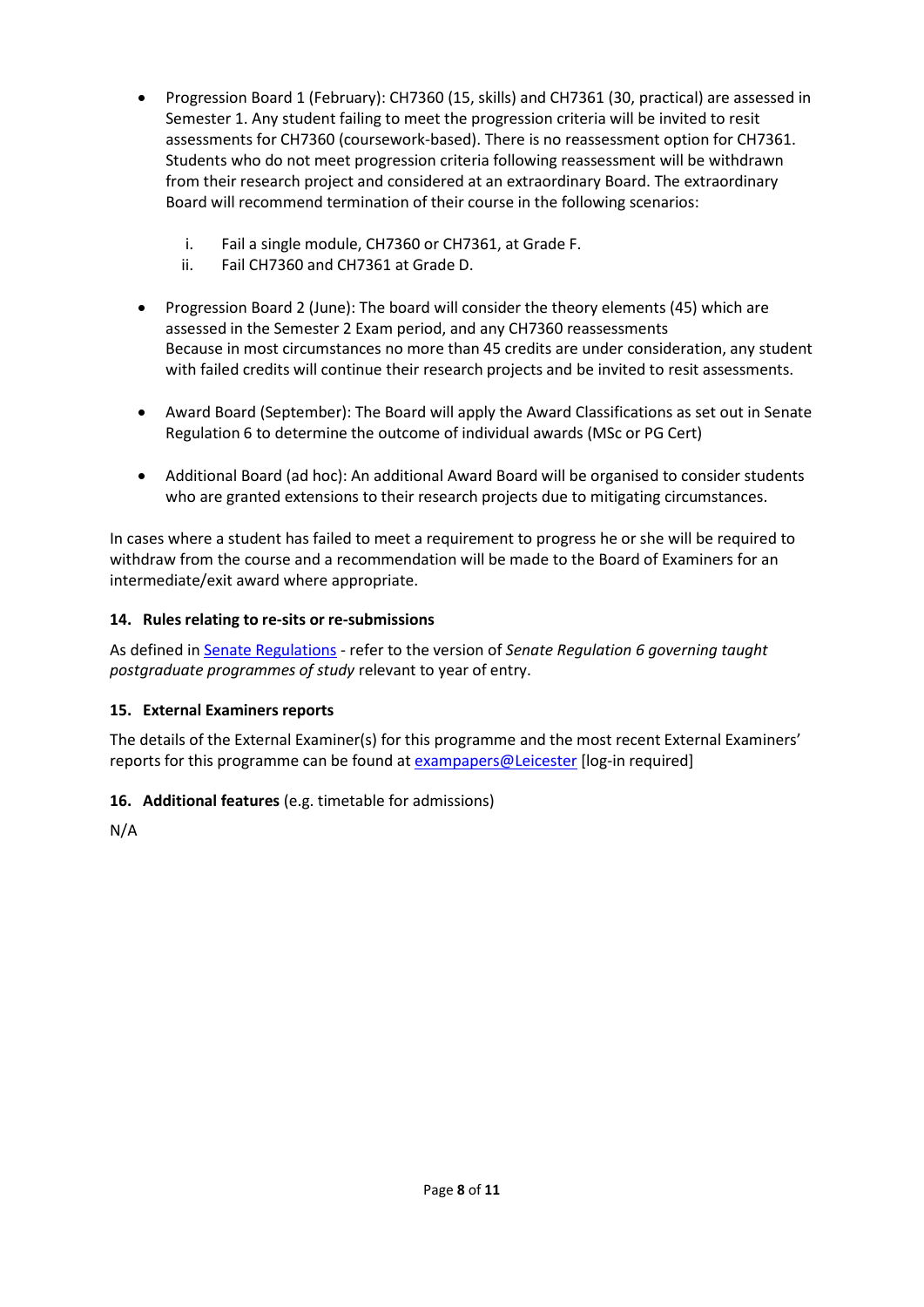

# **Programme Specification (Postgraduate) FOR ENTRY YEAR:** Choose an item.

**Date created:** Click or tap here to enter text. **Last amended:** 14/12/21. **Version no.** Choose an item.

#### **Appendix 1: Programme structure (programme regulations)**

The University regularly reviews its programmes and modules to ensure that they reflect the current status of the discipline and offer the best learning experience to students. On occasion, it may be necessary to alter particular aspects of a course or module.

MSc Chemistry

#### **Updates to the programme**

| Academic year affected | Module Code(s) | Update |
|------------------------|----------------|--------|
|                        |                |        |
|                        |                |        |
|                        |                |        |
|                        |                |        |

#### **Credit breakdown**

| <b>Status</b>        | <b>Year long</b> | Semester 1 | Semester 2 | <b>Other delivery</b><br>period |
|----------------------|------------------|------------|------------|---------------------------------|
| Core taught          | n/a              | 45 credits | n/a        | n/a                             |
| Optional             | 45 credits       | n/a        | n/a        | n/a                             |
| Dissertation/project | n/a              | n/a        | 90 credits | n/a                             |

180 credits in total

| Level 7/Year 1 | 2022/23 |
|----------------|---------|
|----------------|---------|

Core modules

**Delivery period Code Title Credits**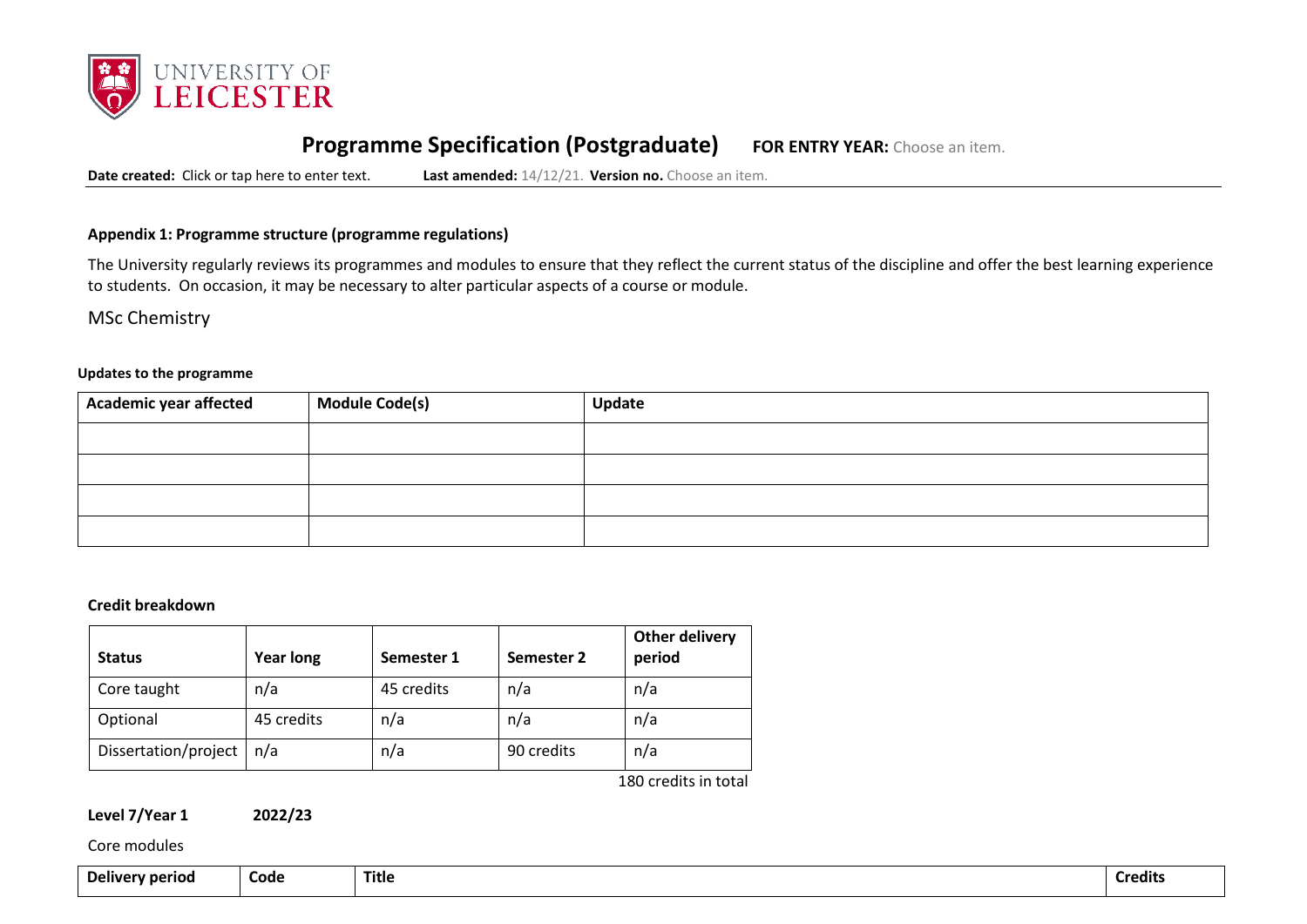| Semester 1 | CH7360 | Advanced Research and Communication Skills | -- |
|------------|--------|--------------------------------------------|----|
| Semester 1 | CH7361 | Advanced Practical Techniques and Skills   | 30 |
| Semester 2 | CH7362 | MSc Research Project                       | 90 |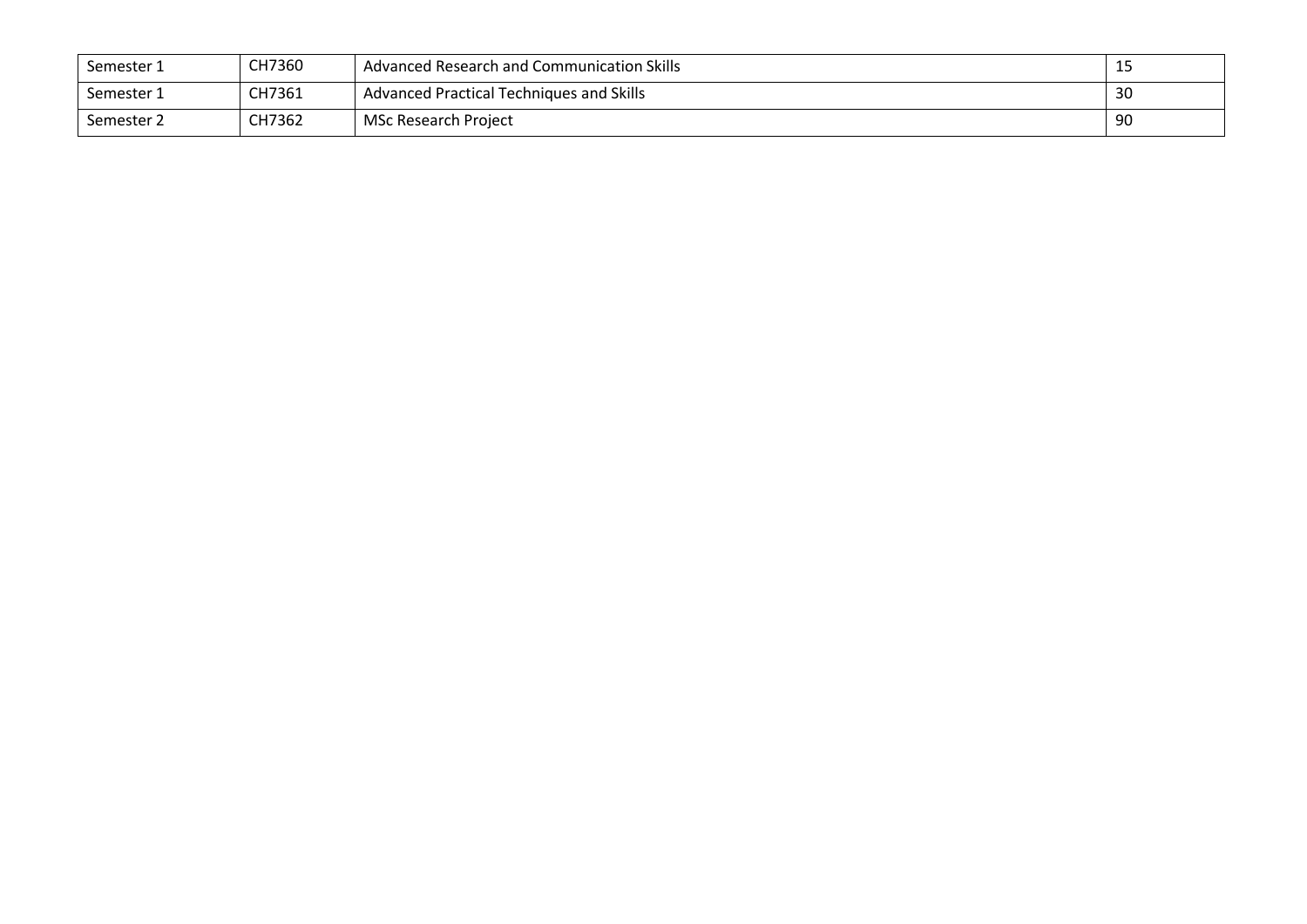## Option modules

| Delivery period | Code   | <b>Title</b>                                         | <b>Credits</b> |
|-----------------|--------|------------------------------------------------------|----------------|
| Year Long       | CH7301 | <b>Advanced Structure Determination</b>              | 15             |
| Year Long       | CH7302 | <b>Advanced Synthetic Methods</b>                    | 15             |
| Year Long       | CH7303 | Earth System Science                                 | 15             |
| Year Long       | CH7308 | <b>Bioinorganic Chemistry</b>                        | 15             |
| Year Long       | CH7307 | <b>Computational Chemistry and Quantum Mechanics</b> | 15             |
| Year Long       | CH7311 | <b>Medicinal Chemistry</b>                           | 15             |

#### **Notes**

- CH7361 will use semester 1 elements of the CH3271 Advanced Chemistry Practical module, with two additional weeks of upfront skills training.
- All theory modules will be co-taught with the identical MChem Level 4 modules indicated in parenthesis.
- Students will be supported in choosing theory modules such that their chosen combination is (1) tailored to their interests/needs and; (2) will complement the research theme under which they wish to conduct their research project. In advance of Semester 1 students will be provided with an information pack to help inform their choice. This will contain module descriptions, a summary of active research within the School of Chemistry's four research themes, and indicative module combinations that best compliment those themes (see table below). Prior to registration, students will be asked to submit their preliminary module choices and desired research project theme to the Programme Director. This will enable the School to ensure students make appropriate choices and will assist with forward planning. Subsequently, all students will be offered a consultancy meeting with the MSc Programme Director to discuss their options and help arrive at the best module choices for them. In a situation where unorthodox module choices are proposed, the Programme Director will actively seek to discuss these with the student. Indicative module combinations for each research theme:

| <b>Project Research Theme</b>  | <b>Recommended Module Options</b> |
|--------------------------------|-----------------------------------|
| <b>Chemical Biology</b>        | CH7301, CH7302, CH7308, CH7311    |
| <b>Synthesis and Catalysis</b> | CH7301, CH7302, CH7311            |
| Spectroscopy and Dynamics      | CH7301, CH7303, CH7307            |
| Atmospheric Chemistry          | CH7301, CH7303, CH7307            |